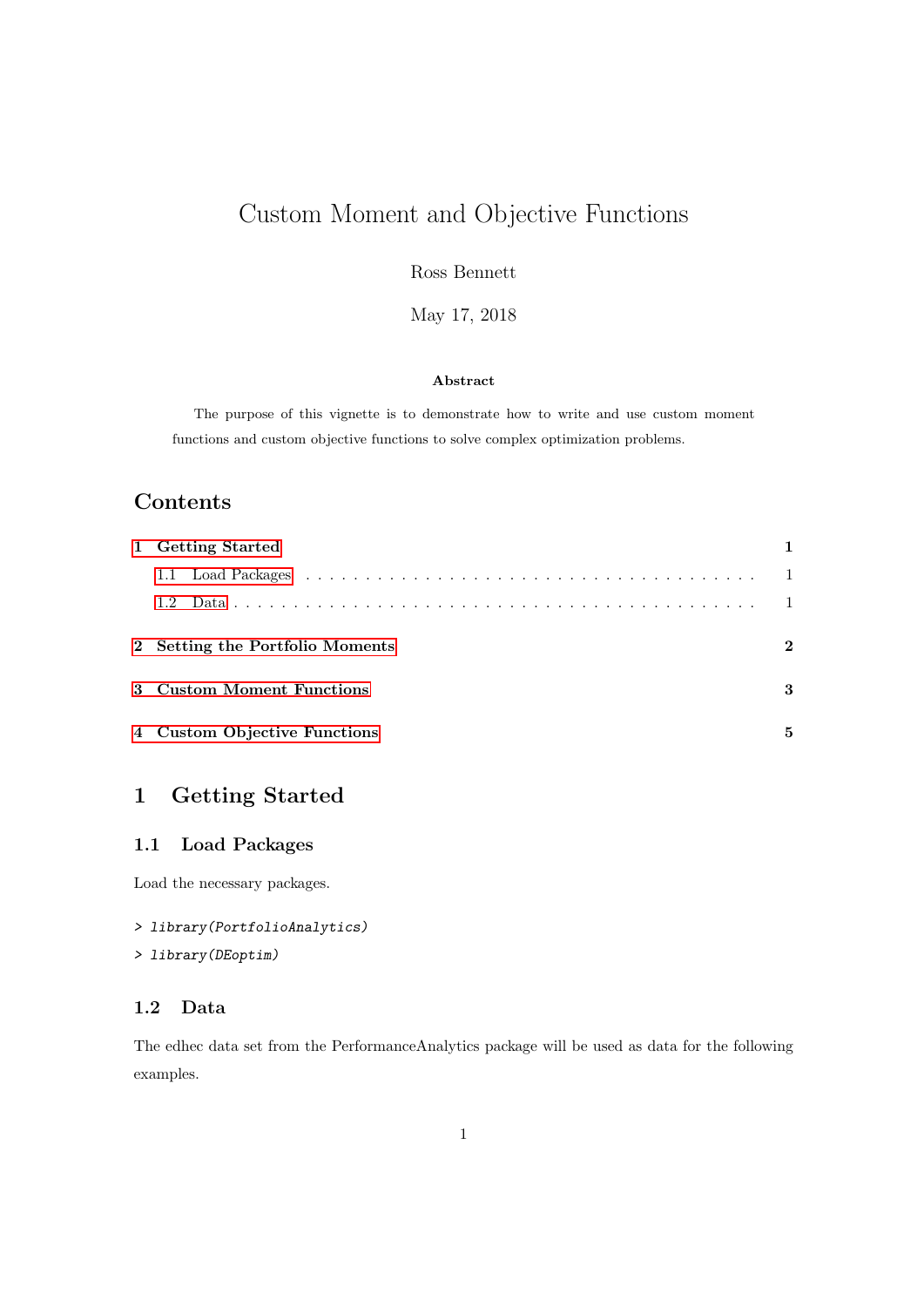```
> data(edhec)
> # Use the first 4 columns in edhec for a returns object
> R \leq - edhec[, 1:4]
> colnames(R) <- c("CA", "CTAG", "DS", "EM")
> head(R, 5)CA CTAG DS EM
```
1997-01-31 0.0119 0.0393 0.0178 0.0791 1997-02-28 0.0123 0.0298 0.0122 0.0525 1997-03-31 0.0078 -0.0021 -0.0012 -0.0120 1997-04-30 0.0086 -0.0170 0.0030 0.0119 1997-05-31 0.0156 -0.0015 0.0233 0.0315 > # Get a character vector of the fund names  $>$  funds  $<-$  colnames(R)

## <span id="page-1-0"></span>2 Setting the Portfolio Moments

The PortfolioAnalytics framework to estimate solutions to constrained optimization problems is implemented in such a way that the moments of the returns are calculated only once and then used in lower level optimization functions. The set.portfolio.moments function computes the first, second, third, and fourth moments depending on the objective function(s) in the portfolio object. For example, if the third and fourth moments do not need to be calculated for a given objective, then set.portfolio.moments will try to detect this and not compute those moments. Currently, set.portfolio.moments implements methods to compute moments based on sample estimates, higher moments from fitting a statistical factor model based on the work of Kris Boudt [\(Boudt](#page-7-0) [et al., 2014\)](#page-7-0), the Black Litterman model [\(Meucci, 2008b\)](#page-7-1), and the Fully Flexible Framework based on the work of Attilio Meucci [\(Meucci, 2008a\)](#page-7-2).

```
> # Construct initial portfolio with basic constraints.
```

```
> init.portf <- portfolio.spec(assets=funds)
```

```
> init.portf <- add.constraint(portfolio=init.portf, type="full_investment")
```

```
> init.portf <- add.constraint(portfolio=init.portf, type="long_only")
```
> # Portfolio with standard deviation as an objective

```
> SD.portf <- add.objective(portfolio=init.portf, type="risk", name="StdDev")
```

```
> # Portfolio with expected shortfall as an objective
```

```
> ES.portf <- add.objective(portfolio=init.portf, type="risk", name="ES")
```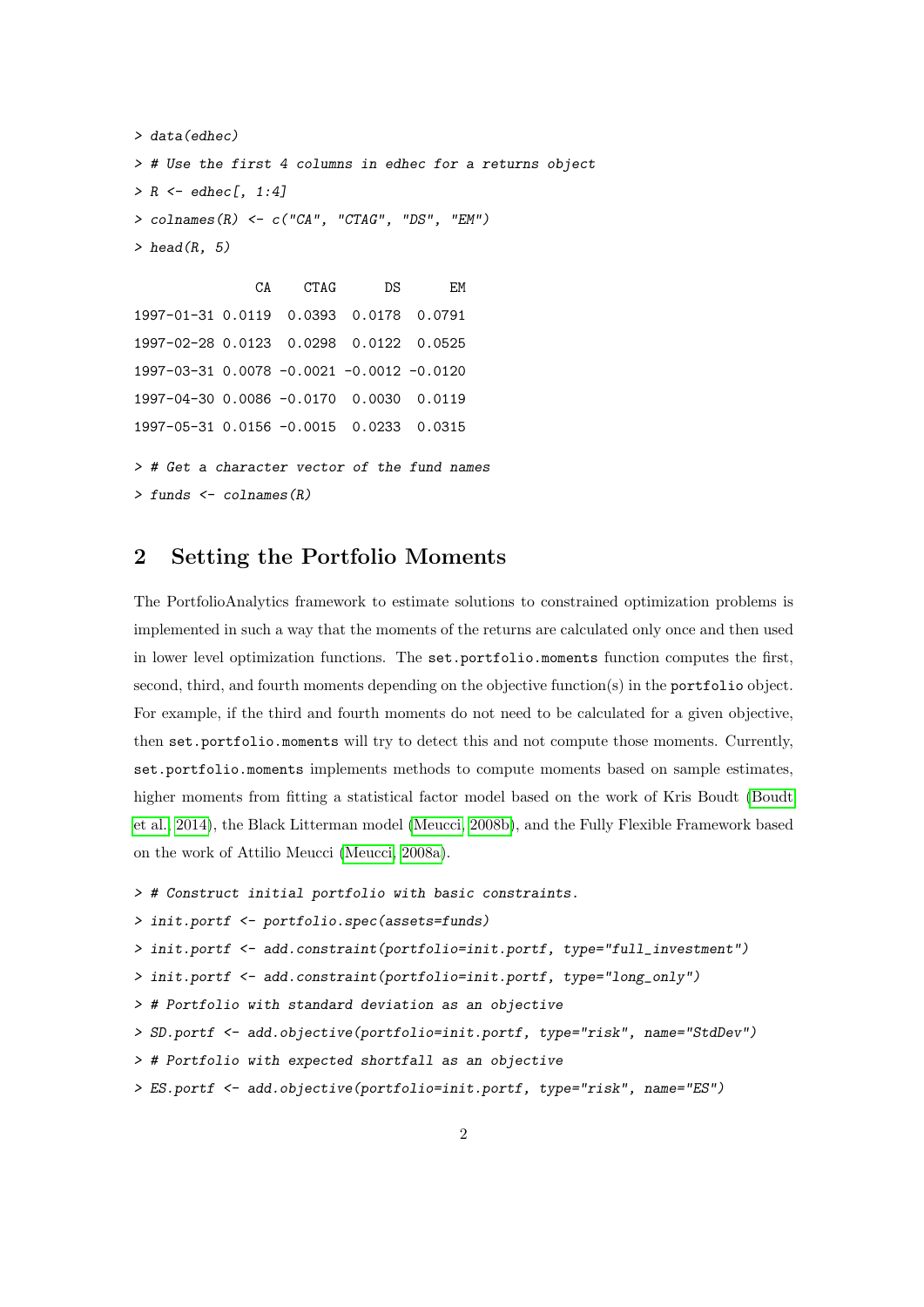Here we see the names of the list object that is returned by set.portfolio.moments.

```
> sd.moments <- set.portfolio.moments(R, SD.portf)
> names(sd.moments)
[1] "mu" "sigma"
> es.moments <- set.portfolio.moments(R, ES.portf)
> names(es.moments)
[1] "mu" "sigma" "m3" "m4"
```
# <span id="page-2-0"></span>3 Custom Moment Functions

In many cases for constrained optimization problems, one may want to estimate moments for a specific use case or further extend the idea of set.portfolio.moments. A user defined custom moment function can have any arbitrary named arguments. However, arguments named R for the asset returns and portfolio for the portfolio object will be detected automatically and handled in an efficient manner. Because of this, it is strongly encouraged to use R for the asset returns object and portfolio for the portfolio object.

The moment function should return a named list object where the elements represent the moments:

\$mu first moment; expected returns vector

\$sigma second moment; covariance matrix

\$m3 third moment; coskewness matrix

#### \$m4 fourth moment; cokurtosis matrix

The lower level optimization functions expect an object with the structure described above. List elements with the names mu, sigma, m3, and m4 are matched automatically and handled in an efficient manner.

Here we define a function to estimate the covariance matrix using a robust method.

```
> sigma.robust <- function(R){
```

```
+ require(MASS)
```
- $+$  out  $\leftarrow$  list()
- + set.seed(1234)
- + out\$sigma <- cov.rob(R, method="mcd")\$cov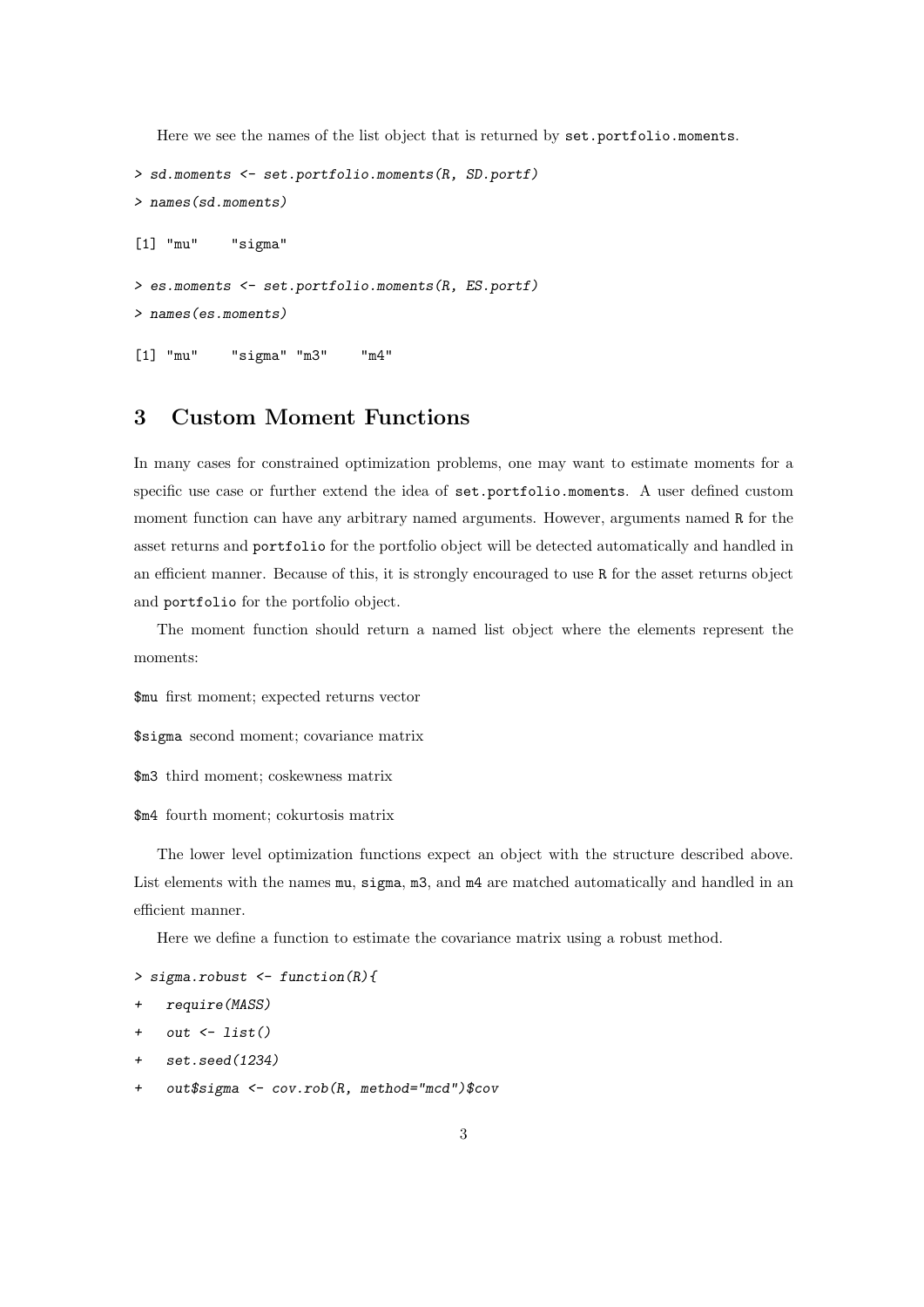```
+ return(out)
```

```
+ }
```
Now we can use the custom moment function in optimize.portfolio to estimate the solution to the minimum standard deviation portfolio.

```
> opt.sd <- optimize.portfolio(R, SD.portf,
+ optimize_method="ROI",
+ momentFUN="sigma.robust")
> opt.sd
***********************************
PortfolioAnalytics Optimization
***********************************
Call:
optimize.portfolio(R = R, portfolio = SD.portf, optimize_method = "ROI",
   momentFUN = "sigma.robust")
Optimal Weights:
   CA CTAG DS EM
0.6598 0.1441 0.1961 0.0000
Objective Measure:
```
**StdDev** 

0.008646

Here we extract the weights and compute the portfolio standard deviation to verify that the the robust estimate of the covariance matrix was used in the optimization.

```
> weights <- extractWeights(opt.sd)
```
> sigma <- sigma.robust(R)\$sigma

```
> sqrt(t(weights) %*% sigma %*% weights)
```

```
[,1]
```

```
[1,] 0.00864599
```

```
> extractObjectiveMeasures(opt.sd)$StdDev
```
StdDev

0.00864599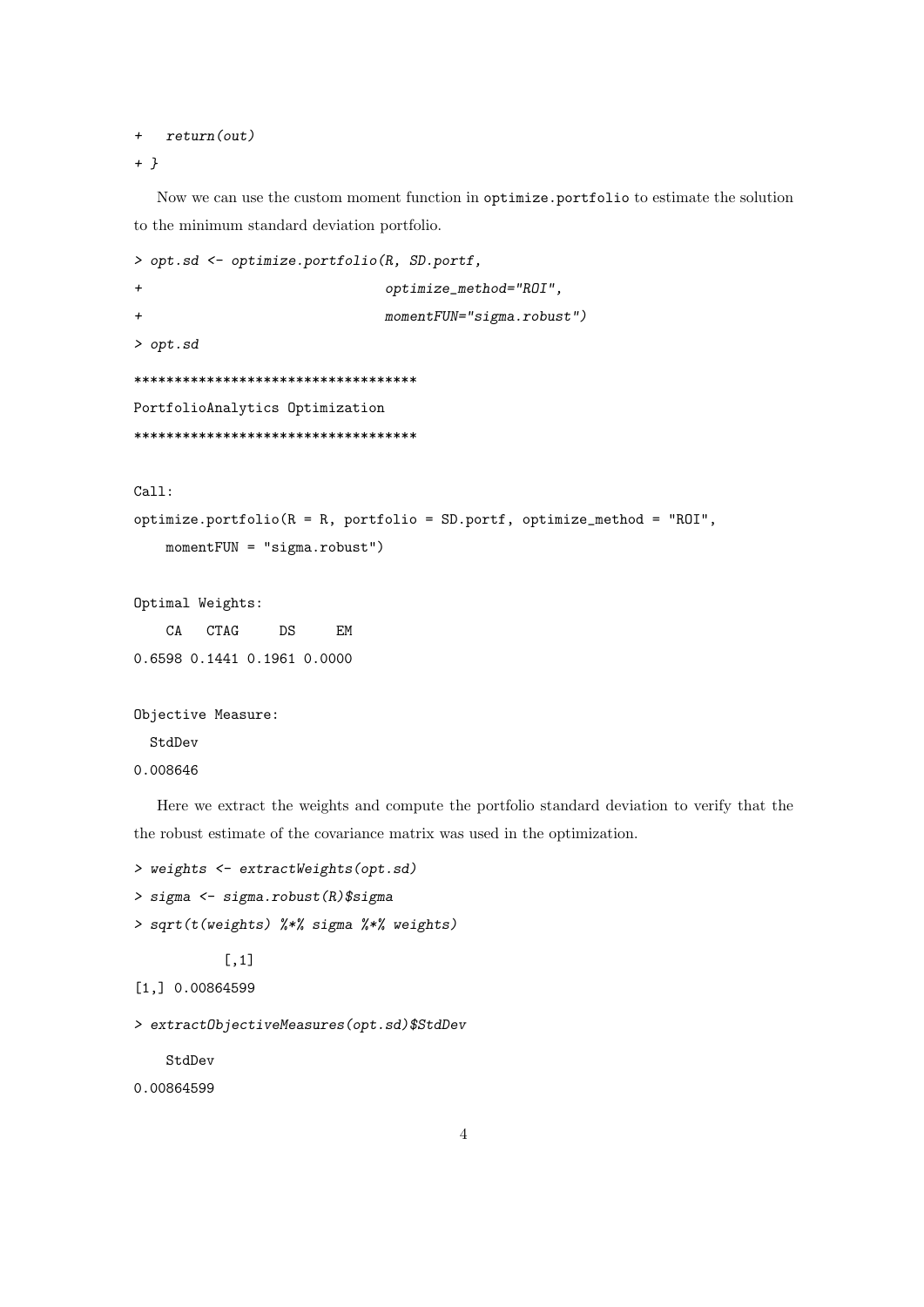### <span id="page-4-0"></span>4 Custom Objective Functions

A key feature of PortfolioAnalytics is that the name for an objective can be any valid Rfunction. PortfolioAnalytics was designed to be flexible and modular, and custom objective functions are a key example of this.

Here we define a very simple function to compute annualized standard deviation for monthly data that we will use as an objective function.

```
> pasd <- function(R, weights, sigma, N=36){
```

```
+ R \leftarrow \text{tail}(R, N)
```

```
tmp.sd <- sqrt(as.numeric(t(weights) %*% sigma %*% weights))
```

```
+ sqrt(12) * tmp.sd
```
+ }

A few guidelines should be followed for defining a custom objective function.

- The objective function must return a single value for the optimizer to minimize.
- It is strongly encouraged to use the following argument names in the objective function:

R for the asset returns

weights for the portfolio weights

These argument names are detected automatically and handled in an efficient manner. Any other arguments for the objective function can be for the moments or passed in through the arguments list in the objective.

For our pasd function, we need custom moments function to return a named list with sigma as an element. We can use the sigma.robust function we defined in the previous section. Here we construct a portfolio with our pasd function as an objective to minimize.

```
> # Construct initial portfolio with basic constraints.
```

```
> pasd.portf <- portfolio.spec(assets=funds)
```

```
> pasd.portf <- add.constraint(portfolio=pasd.portf, type="full_investment")
```

```
> pasd.portf <- add.constraint(portfolio=pasd.portf, type="long_only")
```

```
> # Portfolio with pasd as an objective
```

```
> # Note how we can specify N as an argument
```

```
> pasd.portf <- add.objective(portfolio=pasd.portf, type="risk", name="pasd",
+ arguments=list(N=48))
```
Now we can run the optimization to estimate a solution to our optimization problem.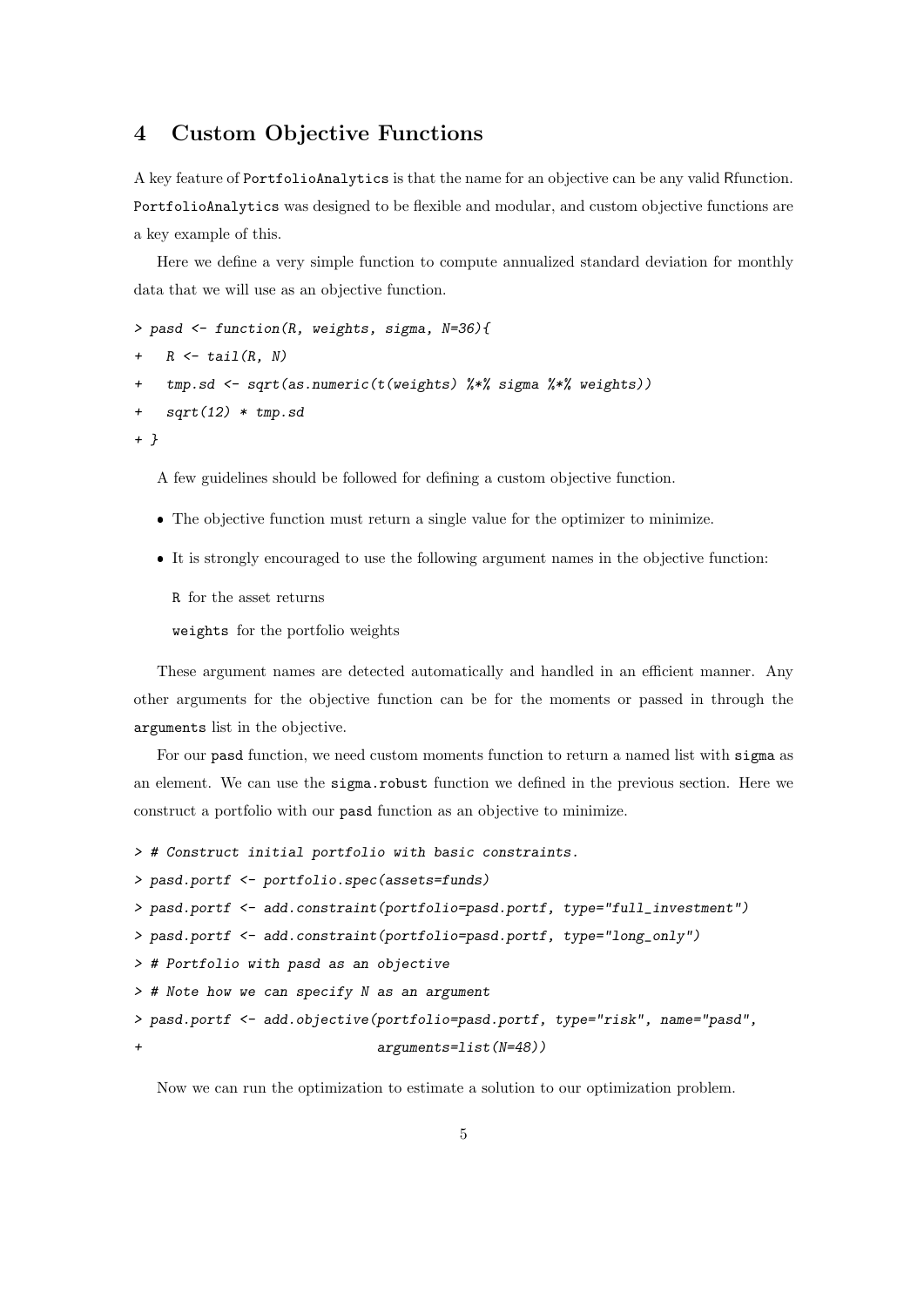```
> opt.pasd <- optimize.portfolio(R, pasd.portf,
+ optimize_method="DEoptim",
+ search_size=5000, trace=TRUE, traceDE=0,
+ momentFUN="sigma.robust")
[1] 0.566 0.112 0.322 0.000
> opt.pasd
***********************************
PortfolioAnalytics Optimization
***********************************
Call:
optimize.portfolio(R = R, portfolio = pasd.portf, optimize_method = "DEoptim",
   search_size = 5000, trace = TRUE, traceDE = 0, momentFUN = "sigma.robust")
Optimal Weights:
  CA CTAG DS EM
0.566 0.112 0.322 0.000
Objective Measures:
  pasd
0.03043
```

```
We now consider an example with a more complicated objective function. Our objective to
maximize the fourth order expansion of the Constant Relative Risk Aversion (CRRA) expected
utility function as in (Boudt et al., 2014).
```

$$
EU_{\lambda}(w)=-\frac{\lambda}{2}m_{(2)}(w)+\frac{\lambda(\lambda+1)}{6}m_{(3)}(w)-\frac{\lambda(\lambda+1)(\lambda+2)}{24}m_{(4)}(w)
$$

Here we define a function to compute CRRA estimate. Note how we define the function to use sigma, m3, and m4 as arguments that will use the output from a custom moment function. We could compute the moments inside this function, but re-computing the moments potentially tens of thousands of times (i.e. at each iteration) can be very compute intensive.

```
> CRRA <- function(R, weights, lambda, sigma, m3, m4){
```

```
weights \leftarrow matrix(weights, ncol=1)
```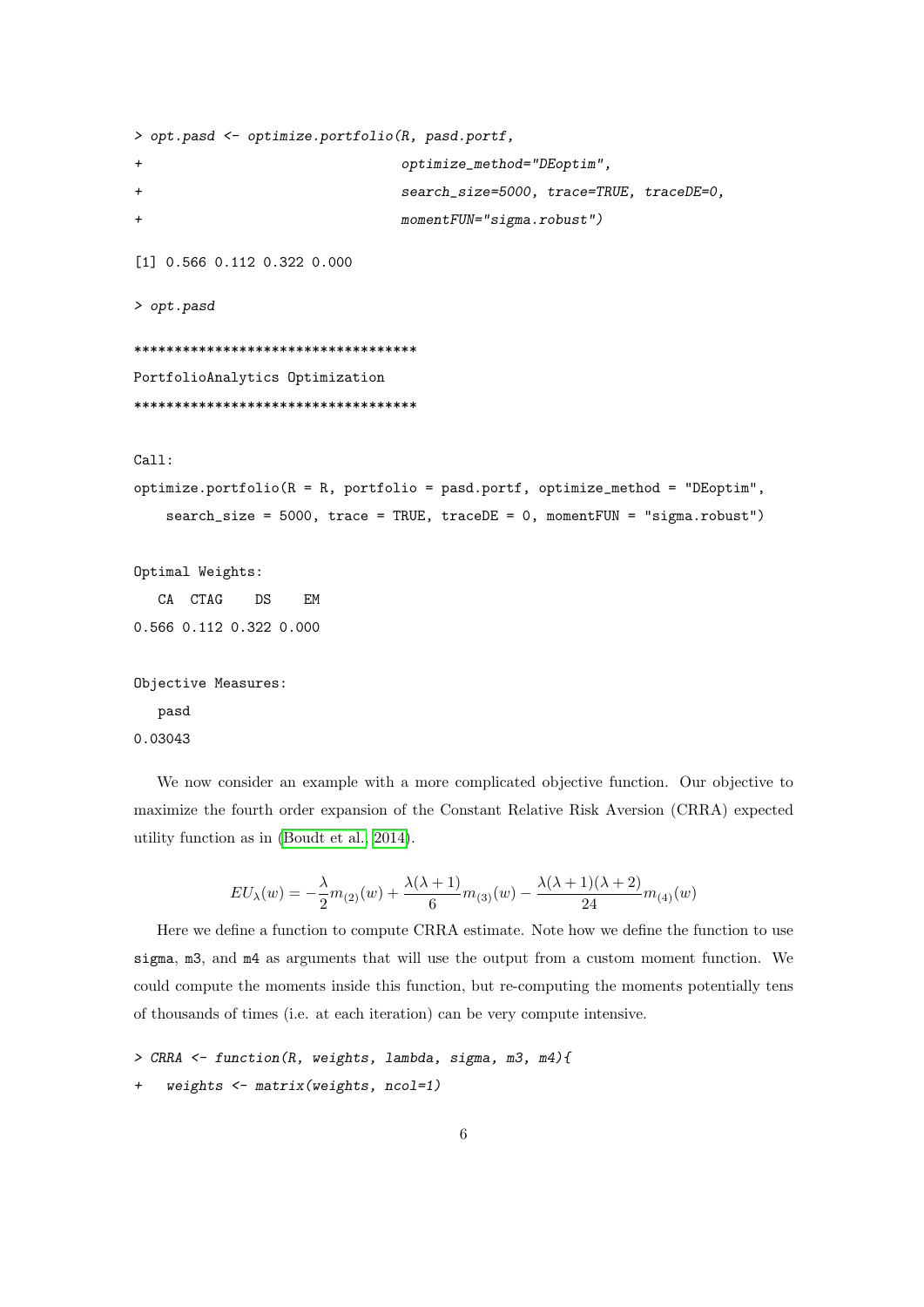```
+ M2.w <- t(weights) %*% sigma %*% weights
+ M3.w <- t(weights) %*% m3 %*% (weights %x% weights)
+ M4.w <- t(weights) %*% m4 %*% (weights %x% weights %x% weights)
+ term1 <- (1 / 2) * lambda * M2.w
+ term2 <- (1 / 6) * lambda * (lambda + 1) * M3.w
+ term3 <- (1 / 24) * lambda * (lambda + 1) * (lambda + 2) * M4.w
+ out <- -term1 + term2 - term3
+ out
+ }
```
We now define the custom moment function to compute the moments for the objective function.

```
> crra.moments \leq function(R, ...){
+ out <- list()
+ out$sigma <- cov(R)
+ out$m3 <- PerformanceAnalytics::: M3. MM(R)
+ out$m4 <- PerformanceAnalytics::: M4. MM(R)
+ out
+ }
```
Finally, we set up the portfolio and run the optimization using our custom moment function and objective function to maximize CRRA. Note that type="return" is used to maximize an objective function.

```
> # Construct initial portfolio with basic constraints.
> crra.portf <- portfolio.spec(assets=funds)
> crra.portf <- add.constraint(portfolio=crra.portf, type="weight_sum",
                          min\_sum=0.99, max\_sum=1.01)> crra.portf <- add.constraint(portfolio=crra.portf, type="box",
+ min=0.05, max=0.4)
> # Portfolio with crra as an objective
> # Note how we can specify lambda as an argument
> crra.portf <- add.objective(portfolio=crra.portf, type="return", name="CRRA",
+ arguments=list(lambda=10))
> opt.crra <- optimize.portfolio(R, crra.portf, optimize_method="DEoptim",
+ search_size=5000, trace=TRUE, traceDE=0,
+ momentFUN="crra.moments")
```